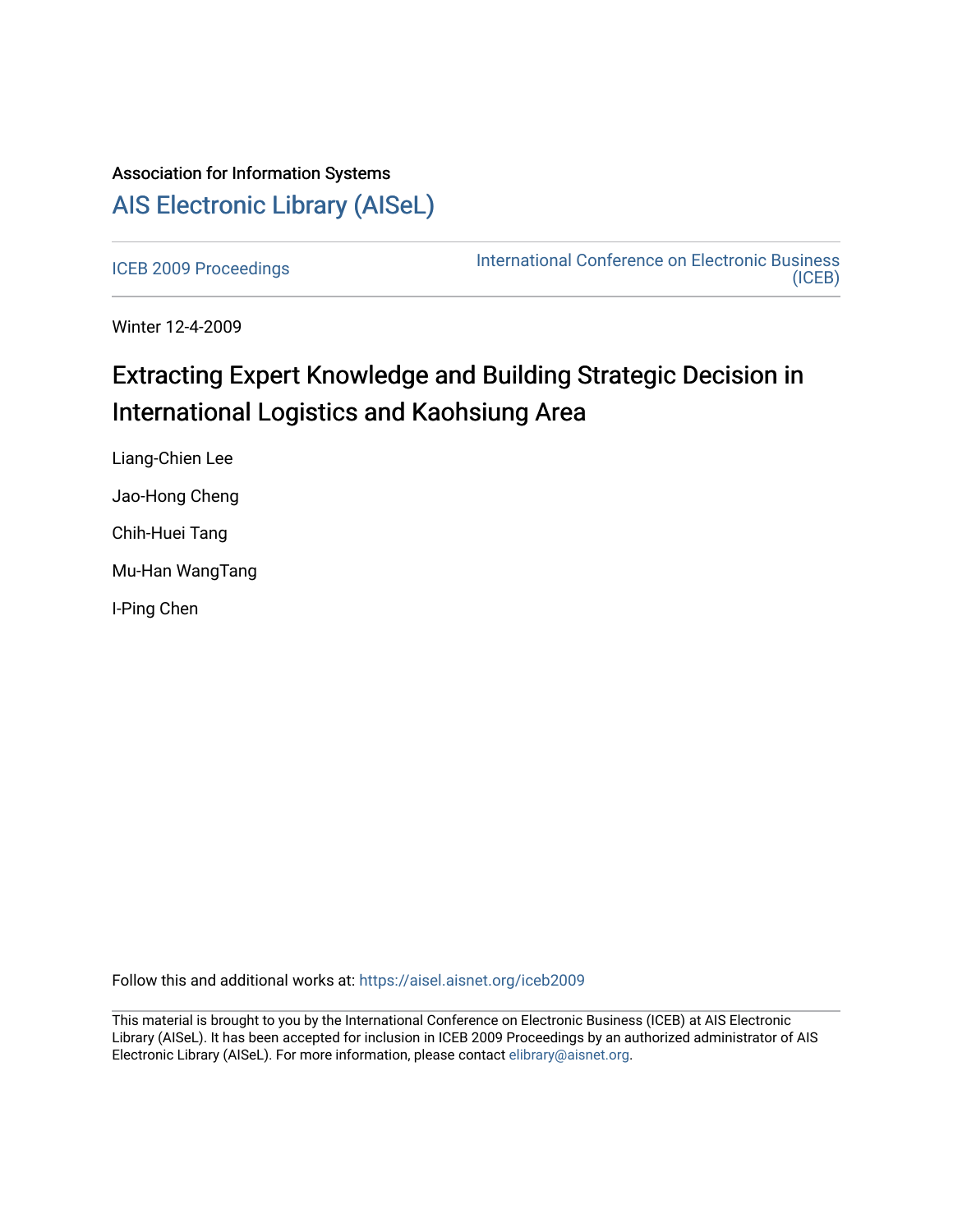## **EXTRACTIONG EXPERT KNOWLEDGE AND BUILDING STRATEGIC ECISION IN INTERNATIONAL LOGISTICS AND KAOHSIUNG AREA**

Liang-Chien Lee<sup>1</sup>, Jao-Hong Cheng<sup>2</sup>, Chih-Huei Tang<sup>3</sup>, Mu-Han WangTang<sup>4</sup>, I-Ping Chen<sup>5</sup> <sup>1</sup>Department of Finance, I-Shou University, Kaohsiung, Taiwan, R.O.C <sup>2,3</sup>Department of Information Management, National Yunlin University of Science and Technology, Douliou, Taiwan, R.O.C.

4,58F,240 Dunhua North Road, Taipei City 10548, Taiwan, R.O.C. <sup>1</sup>lclee@isu.edu.tw; <sup>2</sup>jhcheng@yuntech.edu.tw; <sup>3</sup>g9423805@yuntech.edu.tw; <sup>4</sup>muhan@iot.gov.tw; <sup>5</sup>unis@iot.gov.tw

### **Abstract**

Evaluating the development and investment direction of complex transportation system for Kaohsiung international logistics is very important to Taiwan. According to the effect of internal and external variables factors, it is necessary to inspect the Kaohsiung metropolitan area epistemic development plan and trend of domestic industry develop international logistics. In order to achieve the benefits of developing logistics integration; we set the Kaohsiung harbour and airport as the core of this study. Exploring that how to strengthen the international logistics function and develop the strategy to improve the economic environment of Kaohsiung area. Consequently, this study is to extract critical expert knowledge and to build strategic decision to improve the economic environment of Kaohsiung area and international logistics.

**Keywords:** Extracting Expert Knowledge, Building Strategic Decision, International Logistics, Kaohsiung Harbor

## **Introduction**

Intermodal transport has received an increased attention in freight transport policy making due to problems of road congestion, environmental concerns and traffic safety [1]. A growing recognition of the strategic importance of speed and agility in the supply chain is forcing firms to reconsider traditional logistic services [1]. As a consequence, research interesting intermodal transportation problems is growing.

Kaohsiung is the most important metropolitan area in south of Taiwan. Currently, the Civil Aeronautics Administration has proposed the "Kaohsiung Airport overall planning and the future 5-year development plan" and the port of Kaohsiung has also provided "Kaohsiung overall planning and future development plans" in the light<br>of new situation and varied investment of new situation and varied investment environment for cross-strait transport and Taiwanese business industry. Which the

international economic, cross-strait economic interaction and investment will effect the future of Kaohsiung airport and harbor. According to the effect of internal and external variables factors, it is necessary to inspect the Kaohsiung metropolitan area epistemic development plan and trend of domestic industry develop international logistics. Evaluating the development and investment direction of complex transportation system for Kaohsiung international logistics is also important. In order to achieve the benefits of the develop logistics integration; we set the Kaohsiung harbor and airport as the core of this study. Focus on the intermode between land (highway, railway), ocean and air transportation. Exploring that how to strengthen and develop the international logistics function and advantage by complex transportation from the level of international, inter-city and urban logistics. This study evaluates the effect of developing Kaohsiung harbor and airport by overall industry and economic environment per current international situation, development of domestic industries and cross-strait interaction. And analysis the conditions for Taiwan become international logistics center. In addition, after the airport regulation passed the feasibility of Kaohsiung maritime city also explored.

This objective of this study will be achieved by exploring the following three research questions:

1. To explore the critical variables and to extract the expert knowledge in developing international logistics in Kaohsiung area.

2. To explore the impact of critical variables constructs on developing international logistics of Kaohsiung area.

3. To build strategic decision of developing international logistics in Kaohsiung area.

The remainder of the paper is structured as follows. In Section 2, we discussed the intermodal transport and regional economy in Kaohsiung Harbor. Section 3 we described our methodology and Empirical study including interview survey, interview and extracting expert knowledge, survey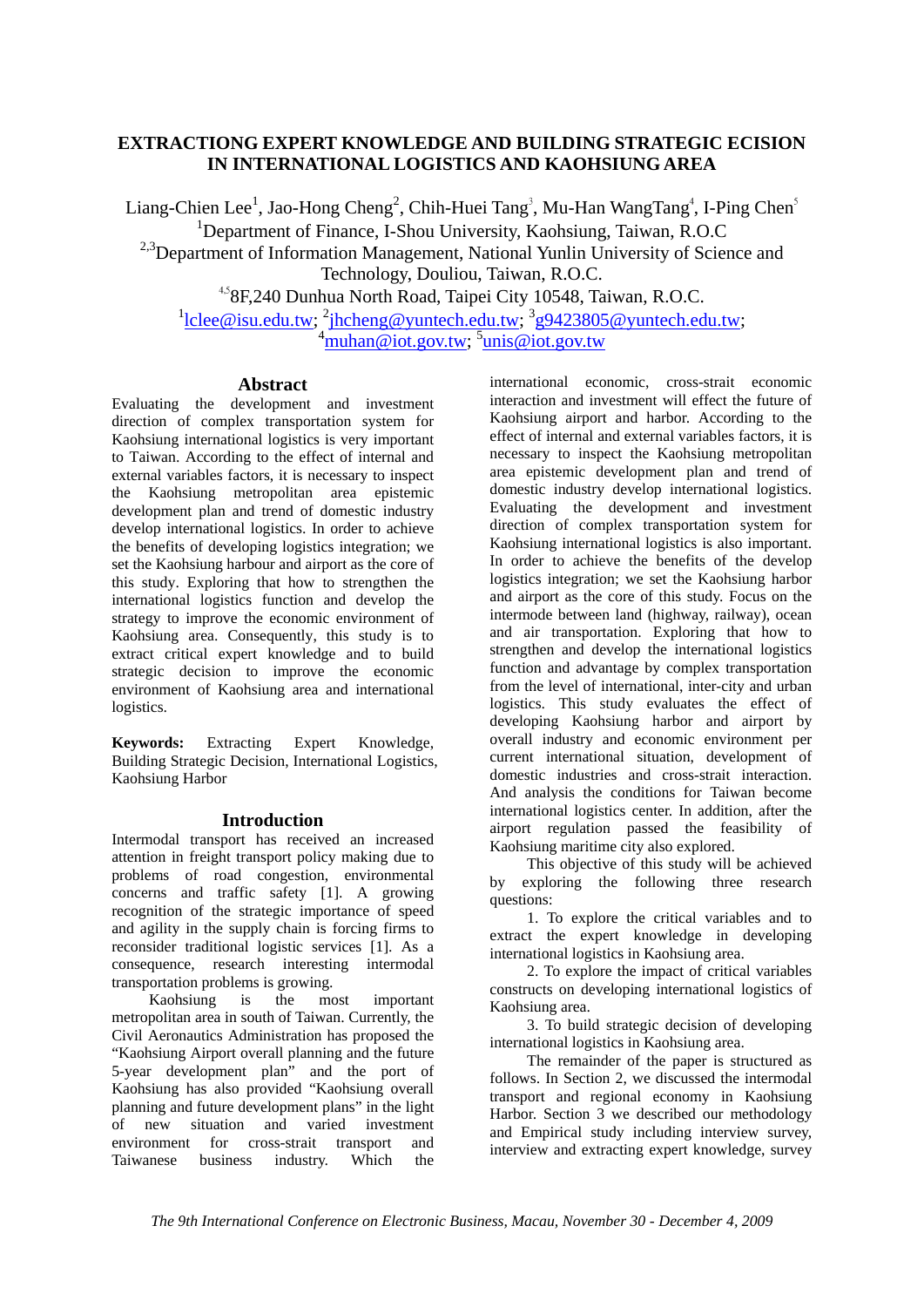instruments, pre-test and pilot test, data collection, and sample characteristics. Next, we discussed the analysis results. Finally, section 5 presented our final conclusions and suggestions.

## **Intermodal Transport and Regional Economy in Kaohsiung Harbor**

There is growing recognition that sustainable mobility implies inter-connecting transport systems that must provide a door-to-door service [2]. In this respect, planning intermodality offers a means of increasing the sustainability of the transport system: the better that different resources are co-ordinated so that they combine in an integrated manner, the greater the sustainability of the whole transportation system [3].

Macharis and Bontekoning [4] define intermodal transport as the combination of at least two modes of transport in a single transport chain, without a change of container for the goods, with most of the route traveled by rail, inland waterway or oceangoing vessel and with the shortest possible initial and final journeys by road. Road transport and constitutes a relatively large share of intermodal transport costs. This is mainly due to empty vehicle movements [1]. Morlok and Spasovic [5] assert that a central planning could lead to considerable cost reductions in the pre-and end-haulage of intermodal containers. The attractiveness of intermodal transport may thus be increased by organizing the road segment in the intermodal transport chain more efficiently.

In regions with an extensive ocean and air network, such as Hong Hong, Singapore, Osaka-Kobe area, to integrate the ocean and air transportation to build intermodal transport. Pre-and-end haulage by integrating various transportation systems constitutes an operational planning problem in intermodal transport in Kaohsiung airport and harbor.

#### **Methodology and Empirical Study**

The objective of this study is to build the strategic decision to improve the international logistics in Kaohsiung area. According to the objective of this study, we explore the critical variables and to extract the expert knowledge in developing international logistics in Kaohsiung area. And, based on the extracting expert knowledge, we design the instrument to investigate industry's opinions and to extract the critical constructs.

#### **Interview and Extracting Expert Knowledge**

In this study, the core methodology philosophy is interpretivism. The core methodology philosophy belonging to epistemology, as is one of the areas of research philosophy. Some suggest that the

interpretivist perspective is appropriate in qualitative method [6]. In this study, we interview eleven industry's experts. Based on the expert's opinions, we extract thirty-one variables (strategies) to improve the international logistics in Kaohsiung area. All of the thirty-one variables are listed below:

S1: Collecting acquired resources in developing a single free trading zone.

S2: Integrating the free trading zone, logistic center, Asia Pacific operation center, science parks, and export processing zone into single customs territory outside the free trade area.

S3: Corporatizing Kaohsiung port operation for improving operational efficiency and inviting private investment.

S4: Making port land to public access.

S5: Amending laws for streamlining customs clearance.

S6: Defining deep processing of free trade zone by referring to the international trading decrees of major trading countries.

S7: Implementing autonomous management mechanism in free trading zone for 24hr goods clearance.

S8. Incorporating clearance examine system for facilitating customs clearance.

S9. Formulating expedient measures targeted on the policy of cross-straight direct or expedient shipment.

S10: Revising the policy of Cross-Straight direct or expedient shipment.

S11: Building safety management mechanism of customs supply chain.

S12. Forming inter-ministerial collaborative mechanism in public sector (e.g. Ministry of Economics, Communications, Finance)

S13: Forming the single-window unit for systematically managing affairs like port service, customs service, free trading zone, etc.

S14: Legalizing the corporation platform worked collaboratively by Kaohsiung Port and coastal second-line ports of China; besides, signing cooperation agreement.

S15: Permitting Kaohsiung port's investment in foreign ports and building operational nodes for providing goods transportation function.

S16: Incorporating the licenses and resources of cargo and freight transportation for lowering operation limits and costs.

S17: Taking initiatives in facilitating the international reciprocity agreements (e.g. dealing with the customs of trading countries, creating mutually-recognizing clearance mechanisms for facilitating customs procedures, the mechanisms are like the AEO of WCO, C-TPAT of the States).

Green economic strategy

S18: Assisting industries in forming standard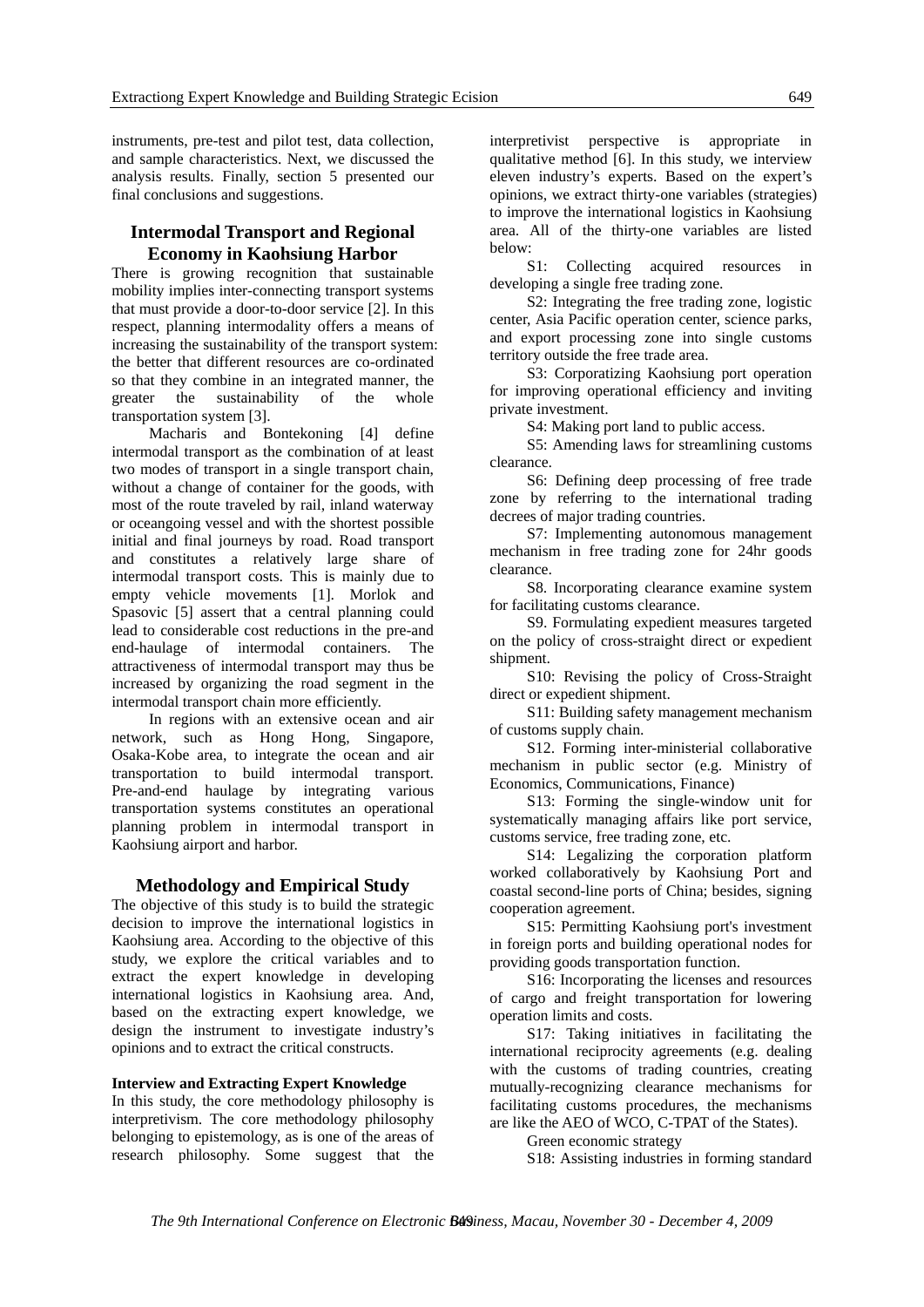multiple transportation procedures.

S19. Developing technology applied into clearance and fulfilling the trading facilitation & cyberization.

S20: Helping multiple transportation procedures pass ISO/PAS 28000, ISO9001, and ISO 14001.

S21: Developing intelligent transportation system through technology in intellectualizing shipment & transportation.

S22: Improving interconnecting roads, e.g. building 2nd tunnel and high way leading directly into the port.

S23: Improving the roads within the port for bridging the linkage between ports and container terminal.

S24: Expanding the port hinterland, e.g. land reclamation, or adjacent land acquisition.

S25: Expanding the Kaohsiung container terminal of Kaohsiung port for boosting container capacity so as to reach the international standard.

S26: Negotiating the agreements that the number of flights be increased for complementing the freight capacity in Kaohsiung International Airport.

S27: Negotiating the deal that curfew of Kaohsiung International Airport be cancelled.

S28: Lengthening the runways of Kaohsiung International Airport to facilitate the landing of large 747 cargo freighter.

S29: Reviewing the establishment of southern international airport and reassessing its requirement.

S30: Reviewing the legal restrictions on multiply transportation, relaxing or amending the outmoded regulations.

S31: Relaxing the escort management measures and limitations on different ports of a terminal.

#### **Survey Instruments**

Our overall survey instrument was based on interview survey of extracting expert knowledge The items were to be measured on a five-point Likert scale, ranging from 'Strongly unimportant' (1) to 'Strongly important' (5).

#### **Pre-test and Pilot Test**

A pre-test was performed with three industry's experts and two Ph.D. students using a questionnaire consisting of thirty-one items to improve the content and appearance of the survey instrument. Several large firms were then contacted for assistance with the pilot-test of the instrument.

The respondents were asked to complete the questionnaire and provide comments on the wording, understandability and clarity of the items, as well as the overall appearance and content of the

instrument. Based on these initial responses, all statements were retained and only minor cosmetic changes were made. After a further review by two other academic researchers, the instrument was deemed ready to be sent to a larger sample to gather data.

#### **Data Collection**

Questionnaires were distributed to the department of government and to the direct and indirect related firms with intermode transportation in Kaohsiung area. Total of 82 responses were received. However, 5 more responses were eliminated because they were incomplete. Therefore, the results of this survey are based on an analysis of 77 effective responses (effective responses rate 7.7%).

#### **Sample Characteristics**

Table 1 provides a profile of the respondents. Most responses were from private companies at 36 responses (53.62%). In terms of sales revenue, the most responses occurred in the range below 1 hundred million (New Taiwan Dollars), at 27 responses (42.86%). In the item of position of respondent, the most responses was the higher than general manager, at 28 responses (37.84%). Finally, 16 respondents (21.33%) had the intermode industry experience in the range of 26-30 years.

Table1: Sample Characteristic

| Demographic profile                | Counts                   | $\%$  |
|------------------------------------|--------------------------|-------|
| Industry type                      | (N=68)                   |       |
| Department of government           | 32                       | 46.38 |
| Freight and container transport    | 1                        | 1.45  |
| Airfreight Forwarders              | 5                        | 7.25  |
| Ocean Freight Forwarders           | 5                        | 7.25  |
| Shipping agents                    | 10                       | 14.49 |
| Airlines                           | 1                        | 1.45  |
| Customs agents                     | 3                        | 4.35  |
| Warehousing logistics              | $\overline{7}$           | 10.14 |
| Storage industry                   | $\mathbf{1}$             | 1.45  |
| <b>Tally Industry</b>              | $\overline{c}$           | 2.90  |
| Shipping companies                 | 1                        | 1.45  |
| Sales revenue (New Taiwan \$)      | $(N=\overline{63})$      |       |
| Below 1 hundred million            | 27                       | 42.86 |
| $1.1 - 5$ hundred million          | 9                        | 14.29 |
| $5.1 \sim 10$ hundred million      | $\overline{\mathcal{L}}$ | 6.35  |
| 10.1~50 hundred million            | 14                       | 22.22 |
| $50.1 \times 100$ hundred million  | $\overline{c}$           | 3.17  |
| $100.1 \times 200$ hundred million | 7                        | 11.11 |
| Above 200.1 hundred million        |                          |       |
| Years of establishment             | $(N=74)$                 |       |
| Less than 5 years                  | $\overline{\mathbf{3}}$  | 4.05  |
| 6-10 years                         | 9                        | 12.16 |
| $11-15$ years                      | 10                       | 13.51 |
| $16-20$ years                      | 5                        | 6.76  |
| $21-25$ years                      | $\overline{\mathcal{L}}$ | 5.41  |
| $26-30$ years                      | 5                        | 6.76  |
| Over 31 years                      | 38                       | 51.35 |
| Position of respondent             | $(N=74)$                 |       |
| Higher than general manager        | 28                       | 37.84 |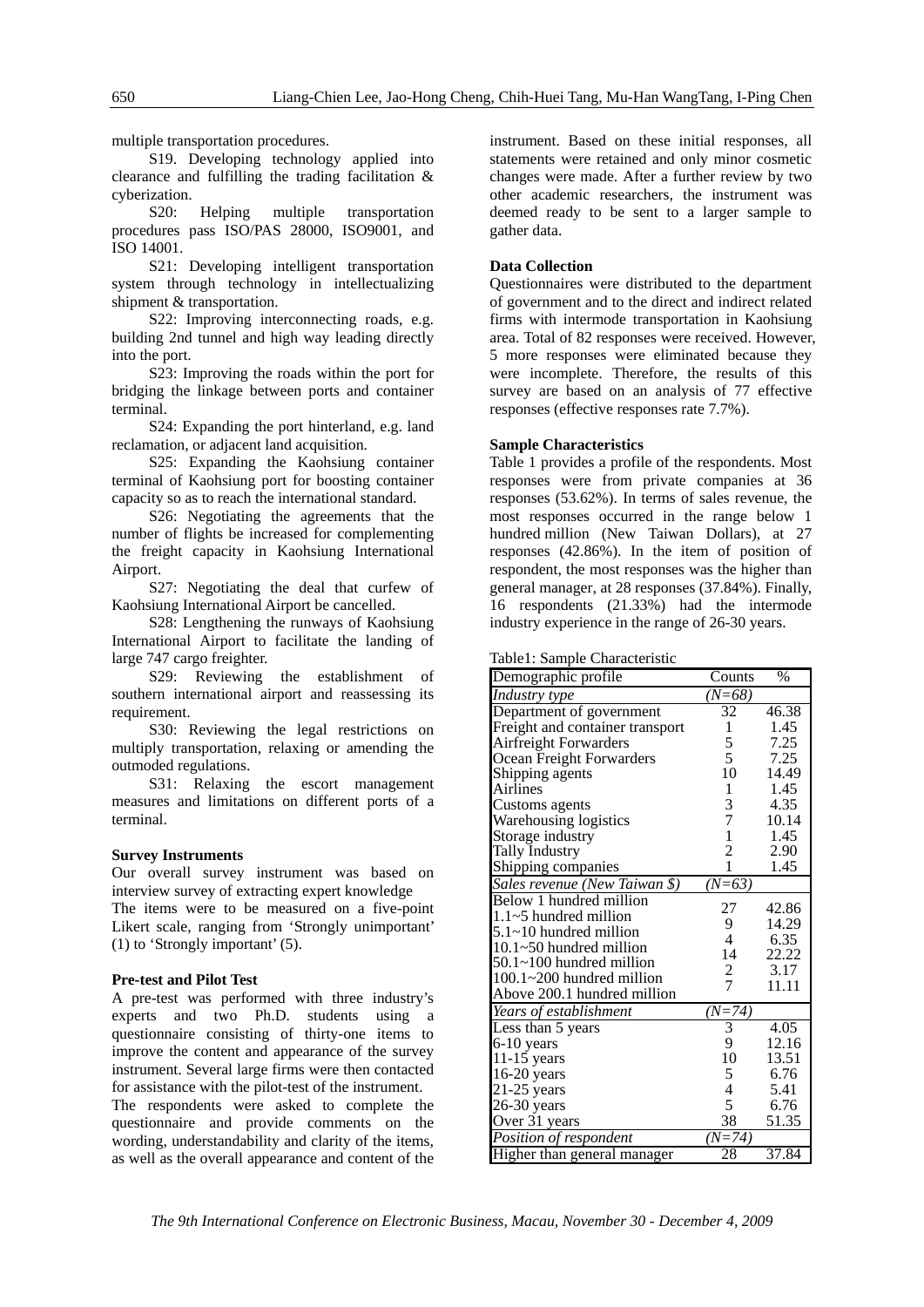| General manager            | 21     | 28.38 |
|----------------------------|--------|-------|
| Lower than general manager | 17     | 22.79 |
| Others                     | x      | 10.81 |
| <b>Person Experiences</b>  | (N=75) |       |
| Less than 5 years          |        | 9.33  |
| $6-10$ years               |        | 12.00 |
| 11-15 years                | 13     | 17.33 |
| $16-20$ years              | 8      | 10.67 |
| $21-25$ years              | 9      | 12.00 |
| 26-30 years                | 16     | 21.33 |
| Over 31 years              | 13     | 17.33 |

#### **Results**

The research model in this study is based on a sample of 77 effective responses collected from the department of government and private firms in Kaohsiung area. We calculated the mean and standard deviation of strategic items. Based on the mean value, we rank the priority of the strategies to build strategic decision. The results are shown in table 2.

Table 2: Analysis Result and Rank

| Item            | Mean | Std. | Rank             |                 | Item Mean | Std. | Rank                    |
|-----------------|------|------|------------------|-----------------|-----------|------|-------------------------|
| S <sub>1</sub>  | 4.63 | 0.80 | 1                | S17             | 4.33      | 0.71 | 6                       |
| S <sub>2</sub>  | 4.34 | 0.68 | 5                | S18             | 4.01      | 0.80 | 25                      |
| S <sub>3</sub>  | 4.25 | 0.71 | 13               | S <sub>19</sub> | 4.41      | 0.62 | $\overline{\mathbf{4}}$ |
| S4              | 3.97 | 0.89 | 29               | S <sub>20</sub> | 4.10      | 0.71 | 18                      |
| S <sub>5</sub>  | 4.62 | 0.59 | $\boldsymbol{2}$ | S <sub>21</sub> | 4.00      | 0.68 | 27                      |
| S6              | 4.25 | 0.63 | 12               | S22             | 4.29      | 0.79 | 10                      |
| S7              | 3.99 | 0.84 | 28               | S23             | 4.30      | 0.70 | 9                       |
| S8              | 4.55 | 0.66 | 3                | S24             | 4.10      | 0.88 | 19                      |
| S9              | 4.15 | 0.59 | 16               | S <sub>25</sub> | 4.03      | 0.83 | 21                      |
| S <sub>10</sub> | 4.05 | 0.97 | 20               | S <sub>26</sub> | 4.03      | 0.90 | 22                      |
| S11             | 4.22 | 0.76 | 14               | S27             | 3.78      | 1.00 | 31                      |
| S <sub>12</sub> | 4.32 | 0.83 | 7                | S28             | 4.01      | 0.87 | 26                      |
| S <sub>13</sub> | 4.31 | 0.78 | 8                | S <sub>29</sub> | 3.91      | 0.87 | 30                      |
| S14             | 4.11 | 0.85 | 17               | S30             | 4.21      | 0.85 | 15                      |
| S15             | 4.01 | 0.93 | 24               | S31             | 4.28      | 0.86 | 11                      |
| S16             | 4.03 | 0.80 | 23               |                 |           |      |                         |

The top five ranks are as 1. S1: Concentrate the resources on the development of a single free trade area; 2. S5: Amend the laws to adopt a customs clearance and simplify customs clearance procedures; 3. S8: Integration of customs clearance to sign the trial system in order to speed up customs clearance; 4. S19: The development of technology, the establishment of customs clearance of technology, the implementation of trade facilitation and networking; and 5. S2: The integration of free trade ports, logistics centers, regional operations centers, science parks, export processing zones as a single customs territory outside the free trade area.

These top five strategies that can be separated into three main dimensions, as (1) customs service, and (2) develop a single free trade area. We discuss the result as below:

(1) Customs service: according to our interview with the industry's experts, some experts stressed that the clearance is too restrictive in comparing with Hong Kong and Singapore. It needs to amend the relevant laws in order to improve the customs clearance process. In addition, it uses the technology to build convenient customs clearance procedures and to improve trade facilitation. The goal is to speed up customs clearance through integrating customs clearance to sign the trial system.

 (2) Develop a single free trade area: in Taiwan's economy issued process, the government has set up export processing zones, science parks, the Asia-Pacific operations center, logistics centers, and free trade ports in Kaohsiung area. The purpose is to improve industry environment and to accelerate economic development at that time. Government has given manufactures a different preferential terms in each park. The operation of each park has its own corresponding decree. The different preferential terms can assist industrial development, but also limit manufactures to select the manufactory' location. More importantly, some parks have been unable to meet the practical needs of manufactures, and even affect their development. Therefore, some experts suggest building a single free trade area in Kaohsiung through integrating the export processing zones, science parks, the Asia-Pacific operations center, logistics centers, and free trade ports.

#### **Conclusions**

Building international logistics of intermodal transport enhances the competitive advantage of Kaohsiung area as a whole. In this paper, we have extracted thirty-one strategies to improve the international logistics of intermodal transport influencing competitive advantage of Kaohsiung. With the study of Kaohsiung's international logistics and of intermode, we have found some key strategies and rank the top five strategies. We summarize the five strategies to two dimensions. The first dimension is that customs service is the influencing factor to improve the efficiency of cargo clearance. The strategy of customs service contributes more to speed up the clearance, to simplify customs clearance procedures, and to integrated system of customs clearance to sign trial. The second dimension is to developing a single free trade area which would create a business environment to invest. This strategy focuses on attractive manufactures to return Kaohsiung. To be incentive investment and to create the volume of transportation when this strategy is selected, relevant parties should be integrated, such as the free trade ports, logistics centers, regional